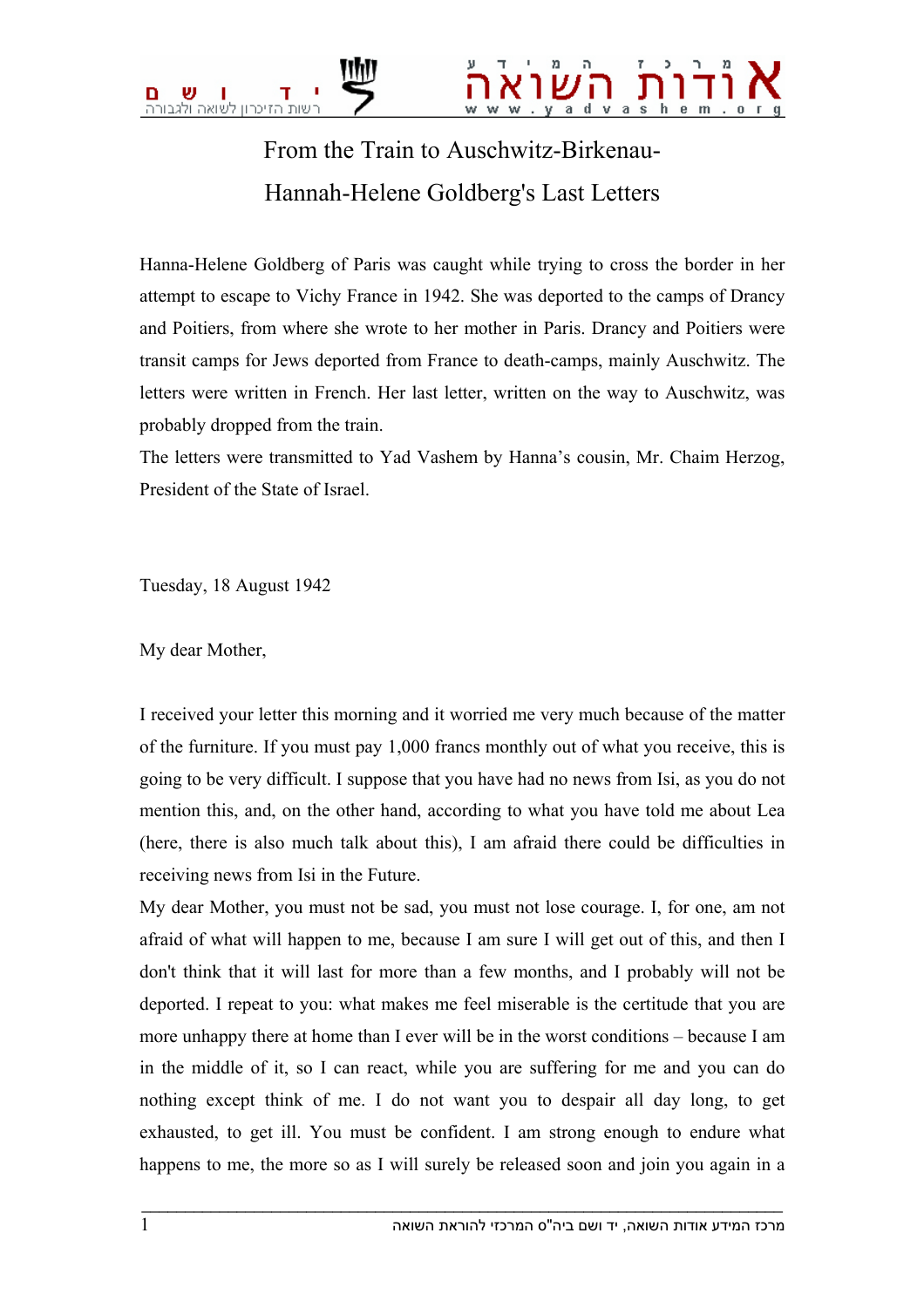

## $v a s$

few months. Do hope. You cannot imagine how sad I feel when I read certain things that you recount to me, like how you did not want to change your dress, etc. As for me, when I think of you, I see you in that blue dress which you had made not long ago, with that collar, pocket and belt, with a good hair-do, fresh, as you look when you pay a little attention to yourself, and I fear to find you different when I come back. If I were a boy, I would have gone to fight in the war, which would have been much worse. Here nothing bad can happen to me. I will return soon, and we will trace Rosette, and we will go to see Dadoun, and everything will be fine, and we will be happy again.

But when I imagine that you are crying, that you are sad that whole day – this hurts me so much, more than all that might happen to me. Thus, Mother, I would like you to make an effort, to bear in mind that I am young, in good health, that I will get myself out of this, and that everything will turn out well after all.

I do not need a spirit-stove here, as there is wood to be found around, and, if someone wants to cook something, there is a stove in each room. What's more, if I am later in Drancy, there are limitations as to the weight of the parcels, and I would not be able to get any spirit [there], let alone the fact that spirit is not available anywhere.

As to the parcels: I do not know exactly when we are going to leave here, so should you dispatch a parcel to me, and should it arrive after my departure (you will know if this happens, because on the day of our departure I will send you a postcard, which will mean that I have not received anything), please write immediately to the camp and ask them to return it. Presumably, when there is a request to return a package to the sender, they comply.

Tell Na's mother that all those who belonged to her group have experienced the same fate. As to the packages, send what you can. I already have eaten the first and have not yet received the second. I will see tomorrow or Thursday if something arrives.

You have done well in snubbing Mrs. Kn., she really considers us to be idiots. Now perhaps she will understand.

It is no use pondering over the problem of why or how things happened. This is a question of luck or rather bad luck, that is all. Do not send me any bread, better send biscuits, which keep longer.

There are a gentleman and a lady here, Alsatians, about sixty years old, very fine people whose family name is Herzog. I have talked with them and they were delighted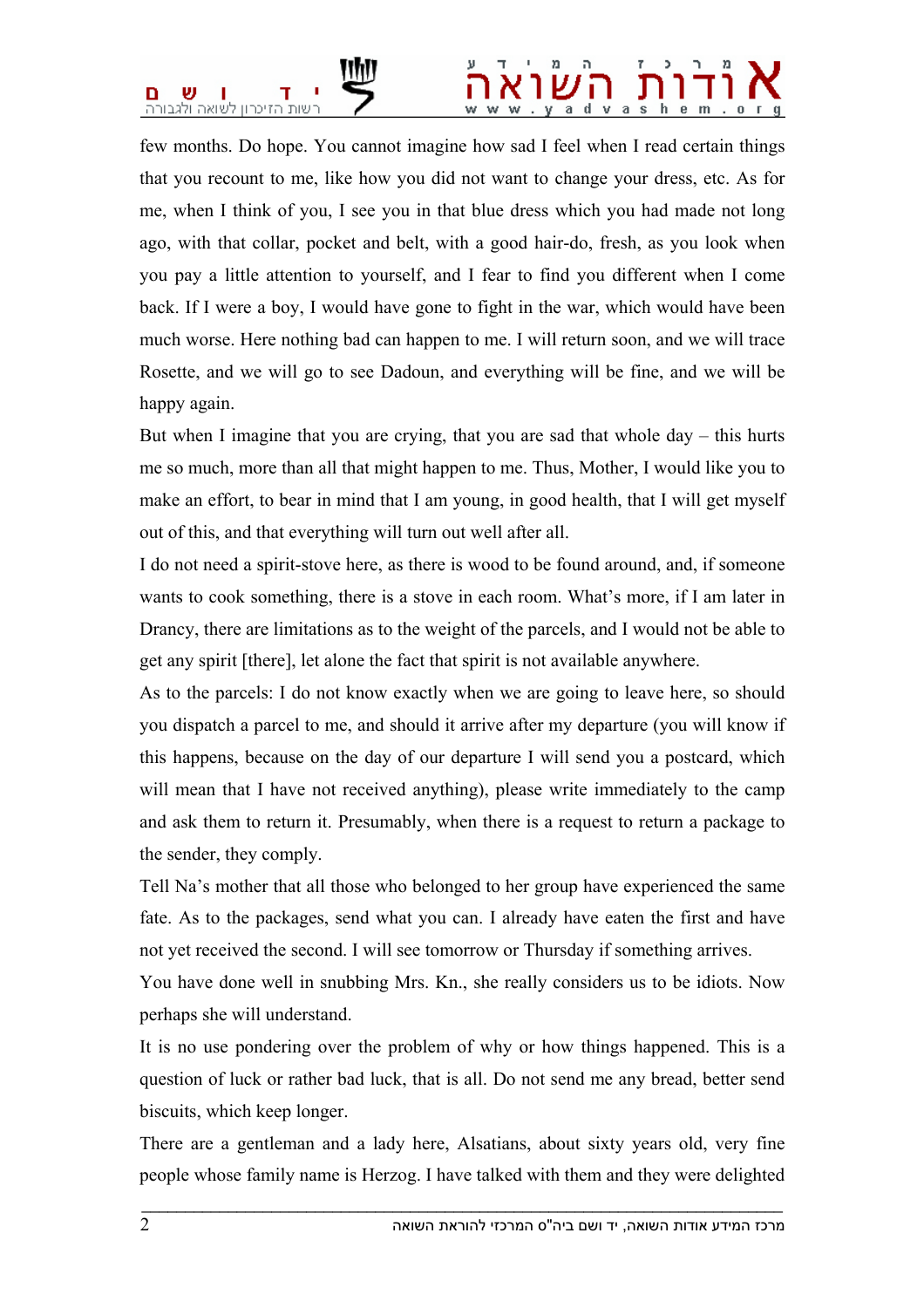

– he told me that he was not a relative of ours, but was slightly acquainted with grandfather. They live near Ternes. He is Rabbi Metzgers cousin.

There is also Mrs. Lew. [inski] of Joinville here. She is very nice.

I have not yet written to Rosette. I regret that you have written to her, there was no need to distress her. It is true, however, that should she remain without news about me for several months, she would worry. There is a kind of rabbi here, his name is Pomeranz and he has set up a minyan. He is not particularly nice.

I kiss you affectionately, dear Mother, and please don't worry yourself sick.

Nana

\* \* \*

Friday, September 18 [1942]

My dear Mother,

I left Drancy yesterday and at this moment I am in the train. We are moving in the direction of Metz, but I don't know whether we will stop there, since they say that the journey will last for three days. I have much courage. This is a bad period to go through. I am absolutely sure that I will see you again, my dear Mother, in a few months. You must stay very brave, you must not be sad. At this moment I am with friends from Poitiers. I will always manage one way or another. I am always thinking of you. Don't abandon yourself to distress. My morale is very strong. I have plenty of courage and hope.

I embrace you affectionately. Too bad that your and St's joint effort did not work, please transmit the news to him. I hope to see you soon, don't despair.

## Nana

You must all take care of yourselves. Perhaps it would be good for you, Mother, to work at the Bienf. [aisance]